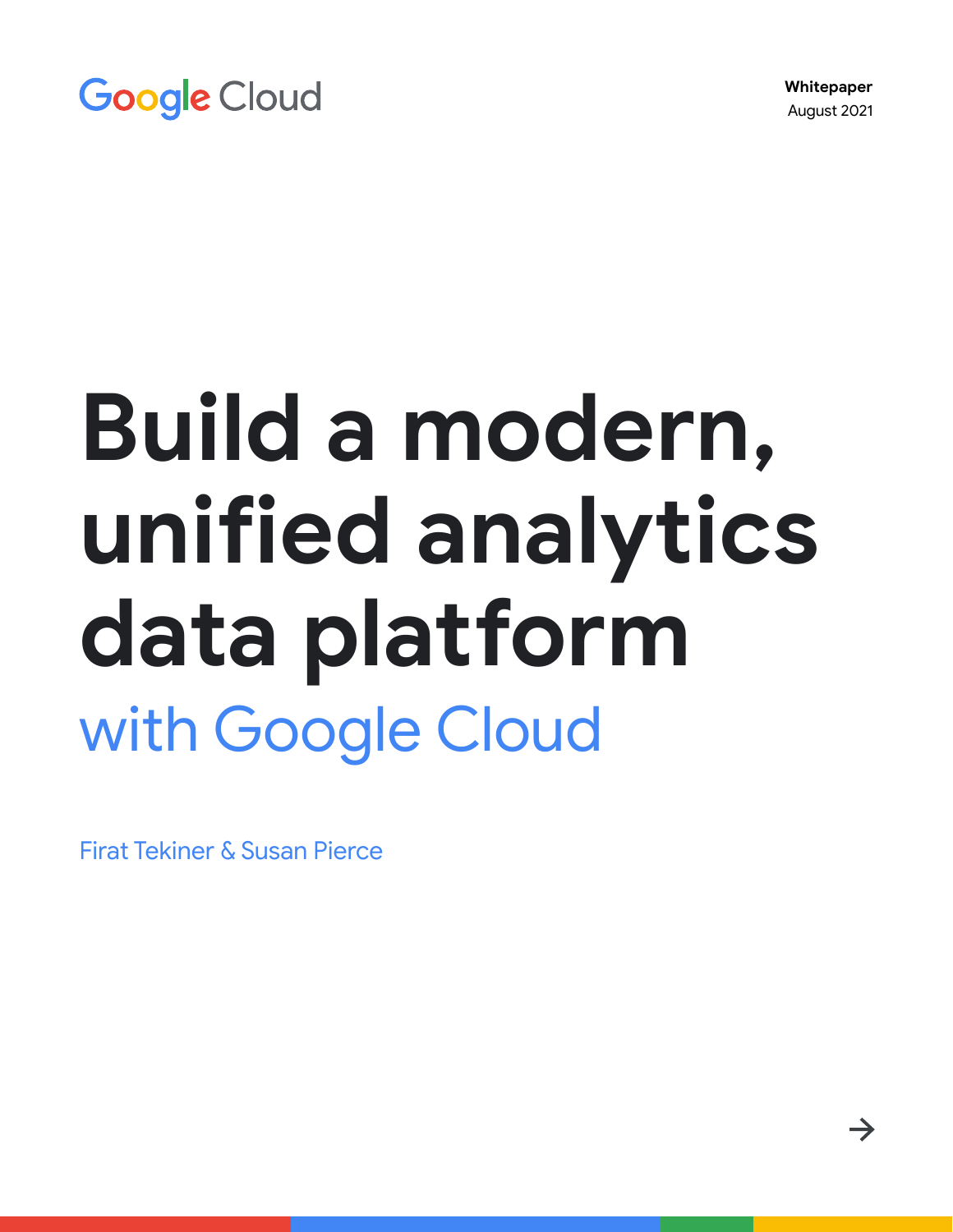## **Build a modern, unified analytics data platform** with Google Cloud

There is no shortage of data being created. IDC research indicates that worldwide data will grow to 175 zettabytes by 2025<sup>1</sup>. The volume of data being generated every day is staggering, and it is increasingly difficult for companies to collect, store, and organize it in a way that is accessible and usable. In fact, 90% of data professionals say their work has been slowed by unreliable data sources. Around 86% of data analysts struggle with data that is out of date, and more than 60% of data workers are impacted by having to wait on engineering resources each month while their data is cleaned and prepared<sup>2</sup>.

Inefficient organizational structures and architectural decisions contribute to the gap that companies have between aggregating data and making it work for them. Companies want to move to the Cloud to modernize their data analytics systems, but that alone doesn't solve the underlying issues around siloed data sources and brittle processing pipelines. Strategic decisions around data ownership and technical decisions about storage mechanisms must be made in a

holistic way to make a data platform more successful for your organization.

**In this paper, we will discuss the decision points necessary in creating a modern, unified analytics data platform built on Google Cloud Platform.** 

Big Data has created amazing opportunities for businesses over the last two decades, however, it is complicated for organizations to present their business users with relevant, actionable and timely data. Research shows that 86% of analysts still struggle with outdated data<sup>3</sup> and only 32% of companies feel they are in realizing tangible value from their data<sup>4</sup>. The first issue is data freshness. The second issue stems from the difficulty in integrating disparate and legacy systems across silos. Organizations are migrating to the Cloud, but that does not solve the real problem of older legacy systems that might have been vertically structured to meet the needs of a single business unit.

| <b>Maturity</b>   | Reporting & Analytics<br>٠<br>Data Discovery & Preparation<br><b>Artificial Intelligence</b><br>۰                         | "80% of analytics work is still<br>descriptive"<br>MIT. 2020                                                |
|-------------------|---------------------------------------------------------------------------------------------------------------------------|-------------------------------------------------------------------------------------------------------------|
| <b>Silos</b>      | <b>Multiple Clouds</b><br>۰<br><b>Vertical &amp; Disparate Stacks</b><br>٠<br>Data Ownership & Priorities<br>۰            | "90% of employees say that<br>their work is slowed by<br>unreliable data sources"<br>Dimensional Data, 2020 |
| <b>Complexity</b> | <b>Volume, Velocity &amp; Variety</b><br>٠<br>Data Recency & Quality Issues<br>٠<br><b>Security &amp; Governance</b><br>٠ | "86% of analysts struggle<br>with data that's out of date."<br>Dimensional Data, 2020                       |

<sup>1</sup> <https://www.seagate.com/files/www-content/our-story/trends/files/idc-seagate-dataage-whitepaper.pdf>

<sup>2</sup> <https://www.zdnet.com/article/data-analysts-stretched-lack-engineering-resource-current-data-says-survey/>

<sup>3</sup> ibid

<sup>4</sup> <https://www.accenture.com/gr-en/insights/technology/closing-data-value-gap>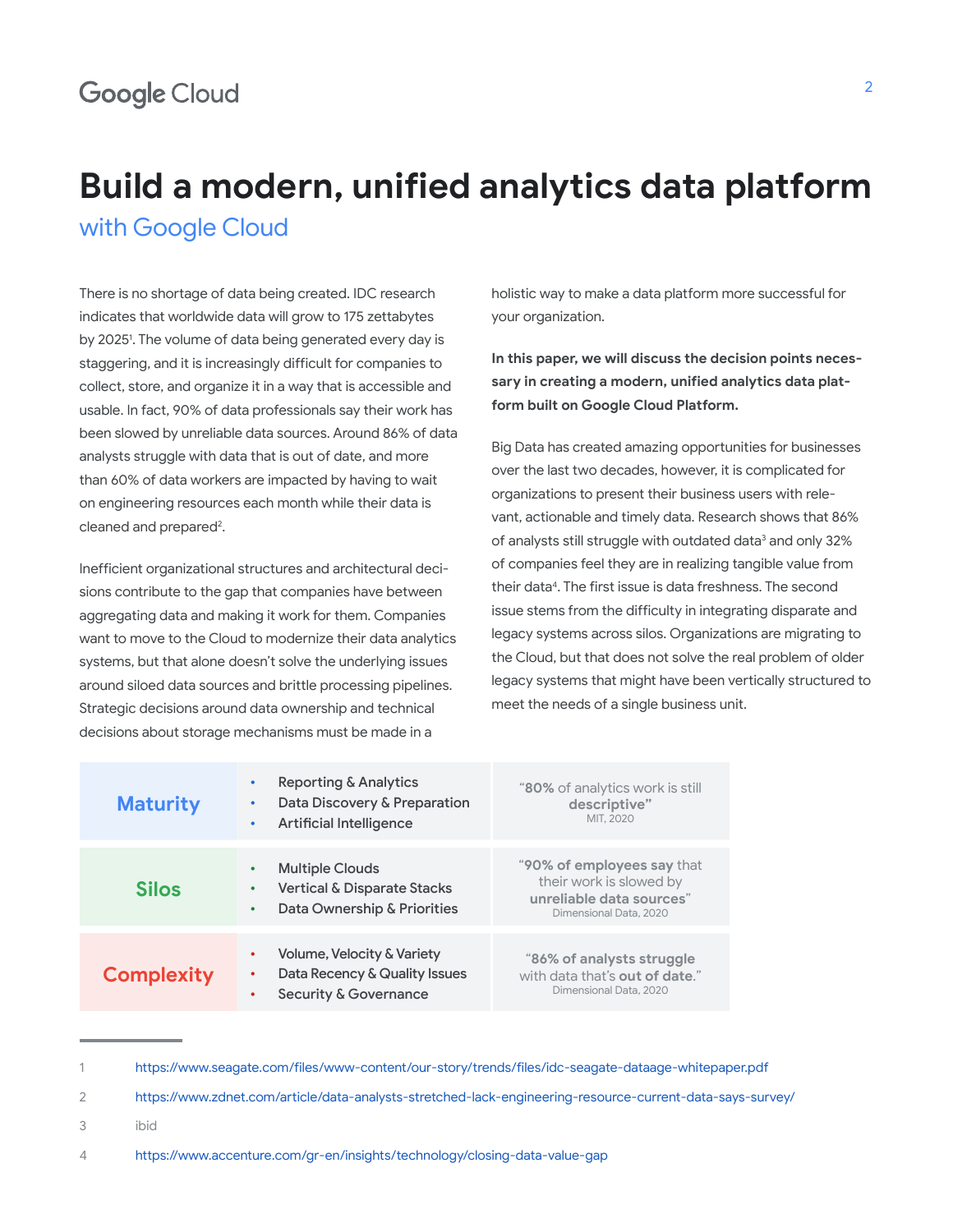In planning out organizational data needs, it's easy to overgeneralize and consider a single, simplified structure where there is one set of consistent data sources, one enterprise data warehouse, one set of semantics, and one tool for business intelligence. That might work for a very small, highly centralized organization, and could even work for a single business unit with its own integrated IT and data engineering team. In practice, though, no organization is that simple and there are always surprise complexities around data ingestion, processing, and/or usage that complicate matters further.

What we have seen in talking to hundreds of customers is a need for a more holistic approach to data and analytics, a platform that can meet the needs of multiple business units and user personas, with as few redundant steps to process the data as possible. This becomes more than a new architecture or set of software components to purchase; it requires companies to take stock of their overall data maturity and make systemic, organizational changes in addition to technical upgrades.

By the end of 2024, 75% of enterprises will shift from piloting to operationalizing AI, driving a 5X increase in streaming data and analytics infrastructures<sup>5</sup>. It's easy enough to pilot AI with an arms-length data science team, working in a siloed environment. But the fundamental challenge that prevents those insights from getting released into production systems is the organizational and architectural friction that keeps data ownership segmented. As a result, most of the insights that are incorporated into an organization's business operations are descriptive in nature, and predictive analytics are relegated to the realm of a research team.

**Google Cloud is changing the way businesses think about data, by focusing not just on the tech, but on the users as well.**

[https://emtemp.gcom.cloud/ngw/globalassets/en/doc/documents/721868-100-data-and-analytics-predic](https://emtemp.gcom.cloud/ngw/globalassets/en/doc/documents/721868-100-data-and-analytics-predictions-through-2024.pdf)[tions-through-2024.pdf](https://emtemp.gcom.cloud/ngw/globalassets/en/doc/documents/721868-100-data-and-analytics-predictions-through-2024.pdf)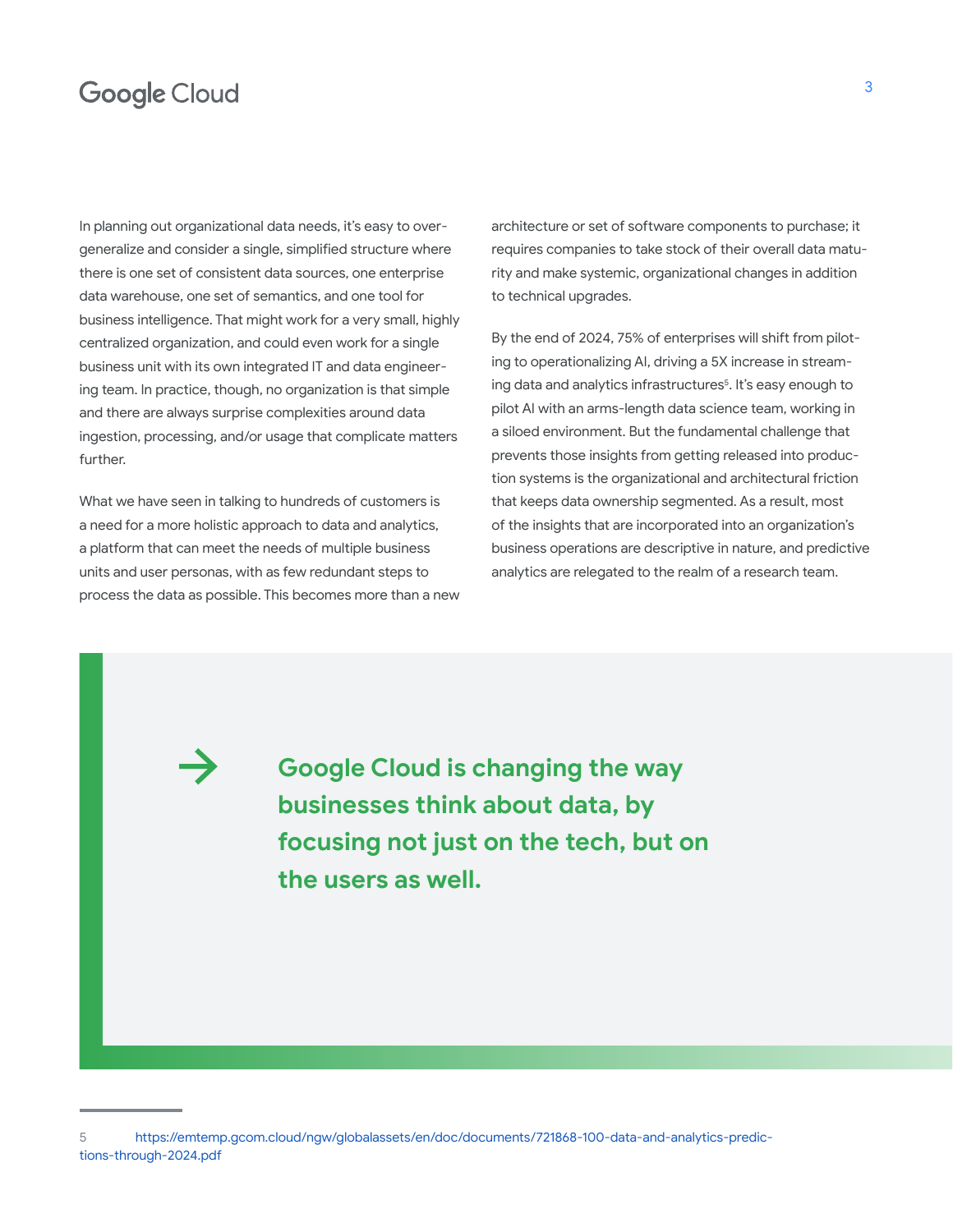## **A Platform for all users throughout the data lifecycle**

Data work is rarely done by a single individual; there are many data-related users in an organization who play important roles in the data lifecycle. Each has a different perspective on data governance, freshness, discoverability, metadata, processing timelines, queryability, etc. In most cases, they are all using different systems and software to operate on the same data, at different stages of processing.

Let's look at a machine learning lifecycle, for example. A data engineer may be responsible for ensuring fresh data is available for the data science team, with appropriate security and privacy constraints in place. A data scientist may create training and test datasets based on a golden set of pre-aggregated data sources from the data engineer, build

and test models, and make insights available for another team. An ML engineer may be responsible for packaging up the model for deployment into production systems, in a way that is non-disruptive to other data processing pipelines. A product manager or business analyst may be checking in on derived insights, using Data QnA (a natural language interface for analytics on BigQuery data), visualization software or might be querying the result set directly through an IDE or a command-line interface. There are countless users with different needs and we have built a compressive platform to serve them all. Google Cloud meets customers where they are with tools to meet the needs of the business.

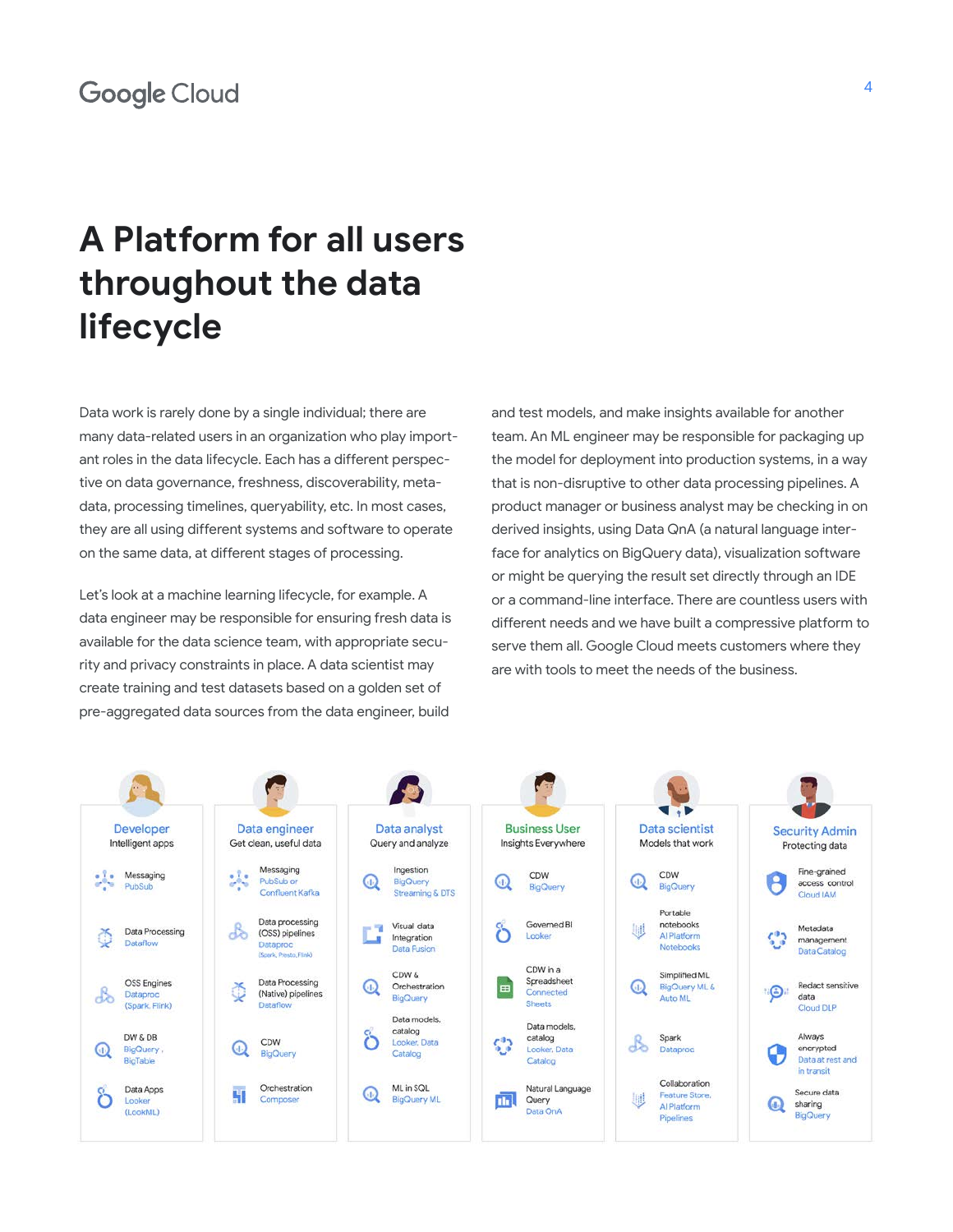## The big data decision: **Data warehouse or data lake?**

When we talk to customers about their data analytics needs, frequently we'll hear the question, "Which do I need: a data lake or a data warehouse?" Given the variety of data users and needs within an organization, this can be a tricky question to answer that depends on intended usage, types of data, and personnel.

- $\rightarrow$  If you know what datasets you need to analyze, have a clear understanding of its structure, and have a known set of questions you need answered, then you are likely looking at a **data warehouse.**
- $\rightarrow$  On the other hand, if you need discoverability across multiple data types, are unsure of the types of analyses you'll need to run, and are looking for opportunities to explore rather than present preset insights, and you have the resources to effectively manage and explore this environment, a **data lake** is likely going to be more suitable for your needs.

But there's more to the decision, so let's talk through some of the organizational challenges of each.

Data warehouses are often difficult to manage. The legacy systems that have worked well in the past 40 years have proven to be very expensive and pose a lot of challenges around data freshness, scaling, and high costs. Furthermore, they cannot easily provide AI or real-time capabilities without bolting that functionality on after the fact. These issues are not just present in on-premise legacy data warehouses; we even see this with the newly created cloud-based data warehouses as well. Many do not offer integrated AI capabilities, despite their claims. These new data warehouses are essentially the same legacy environments but ported over to the Cloud.

Data warehouse users tend to be analysts, often embedded within a specific business unit. They may have ideas about additional datasets that would be useful to enrich their understanding of the business. They may have ideas for improvements in the analysis, data processing, and requirements for business intelligence functionality.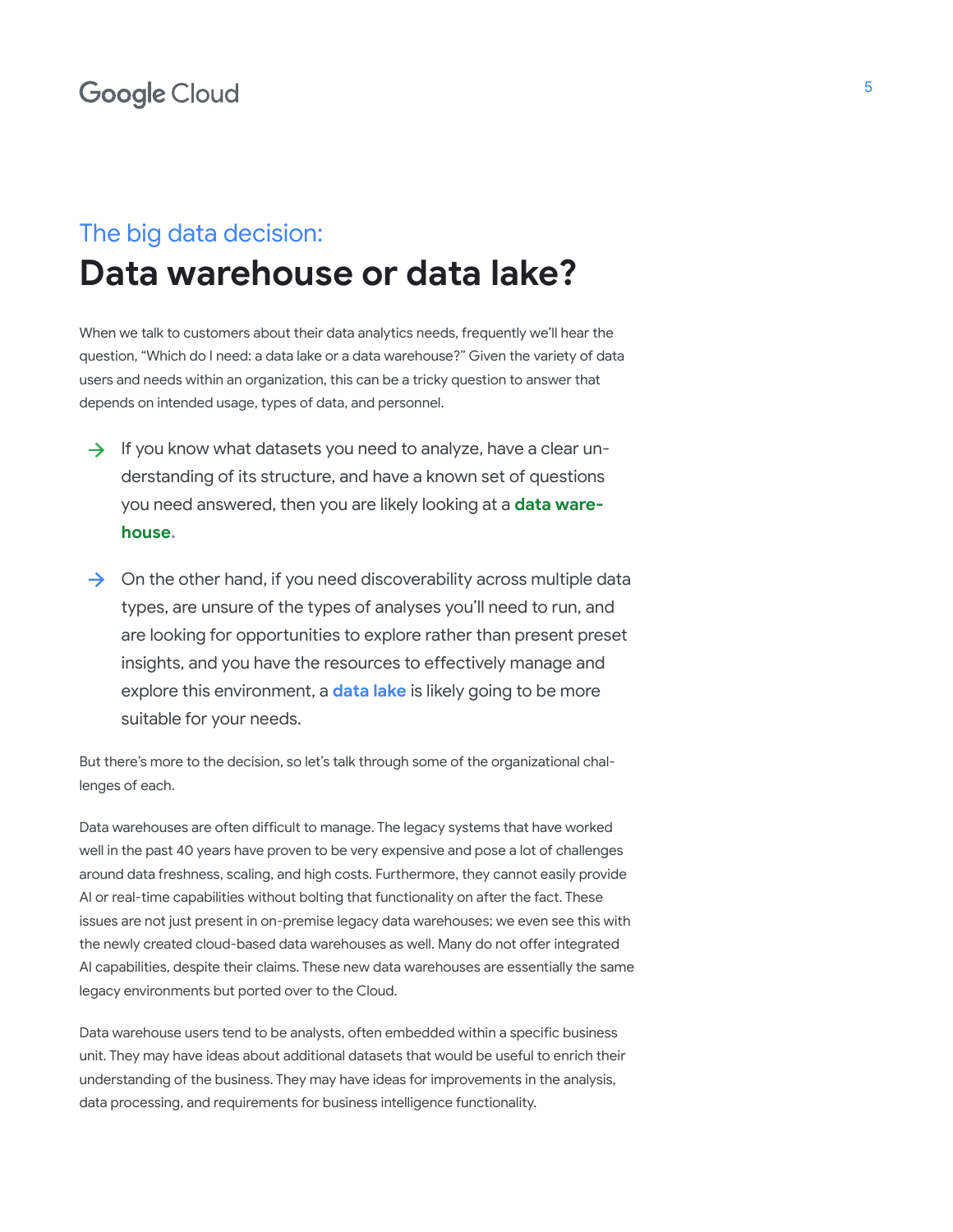However, in a traditional organization, they often don't have direct access to the data owners, nor can they easily influence the technical decision makers who decide datasets and tooling. In addition, because they are kept separate from raw data, they are unable to test hypotheses or drive a deeper understanding of the underlying data.

Data lakes have their own challenges. In theory, they are low cost and easy to scale, but many of our customers have seen a different reality in their on-premise data lakes. Planning for and provisioning sufficient storage can be expensive and difficult, especially for organizations that produce highly variable amounts of data. On-premise data lakes can be brittle and maintenance of existing systems takes time. In many cases, the engineers who would otherwise be developing new features are relegated to the care and feeding of data clusters. Said more bluntly, they are maintaining value as opposed to creating new value. Overall, the total cost of ownership is higher than expected for many companies. Not only that, governance is not easily solved across systems, especially when different parts of the organization use different security models. As a result, the data lakes become siloed and segmented, making it difficult to share data and models across teams.

Data lake users typically are closer to the raw data sources and are equipped with tools and capabilities to explore the data. In traditional organizations, these users tend to focus on the data itself and are frequently held at arm's length from the rest of the business. This disconnect means that business units miss out on the opportunity to find insights that would drive their business objectives forward to higher revenues, lower costs, lower risk, and new opportunities.

Given these tradeoffs, many companies end up with a hybrid approach, where a data lake is set up to graduate some data into a data warehouse or a data warehouse has a side data lake for additional testing and analysis. But with multiple teams fabricating their own data architectures to suit their individual needs, data sharing and fidelity gets even more complicated for a central IT team.

Instead of having separate teams with separate goals where one explores the business, and another understands the business — you can unite these functions and their data systems to create a virtuous cycle where a deeper understanding of the business drives directed exploration, and that exploration drives a better understanding of the business.

#### **Data Warehouse (TB scale) Data Lake (PB Scale)**

**Use case characteristics Data type and** 

**access**

Answer "known" questions Access "known" data

Structured data SQL access manipulation

**Understanding your business Exploring your business**

Answer "unknown" questions Access "unknown" data

Unstructured (raw) and structured data Code-involved access and exploration

This requires convergence in both the technology and the approach to understanding and discovering the value in your data.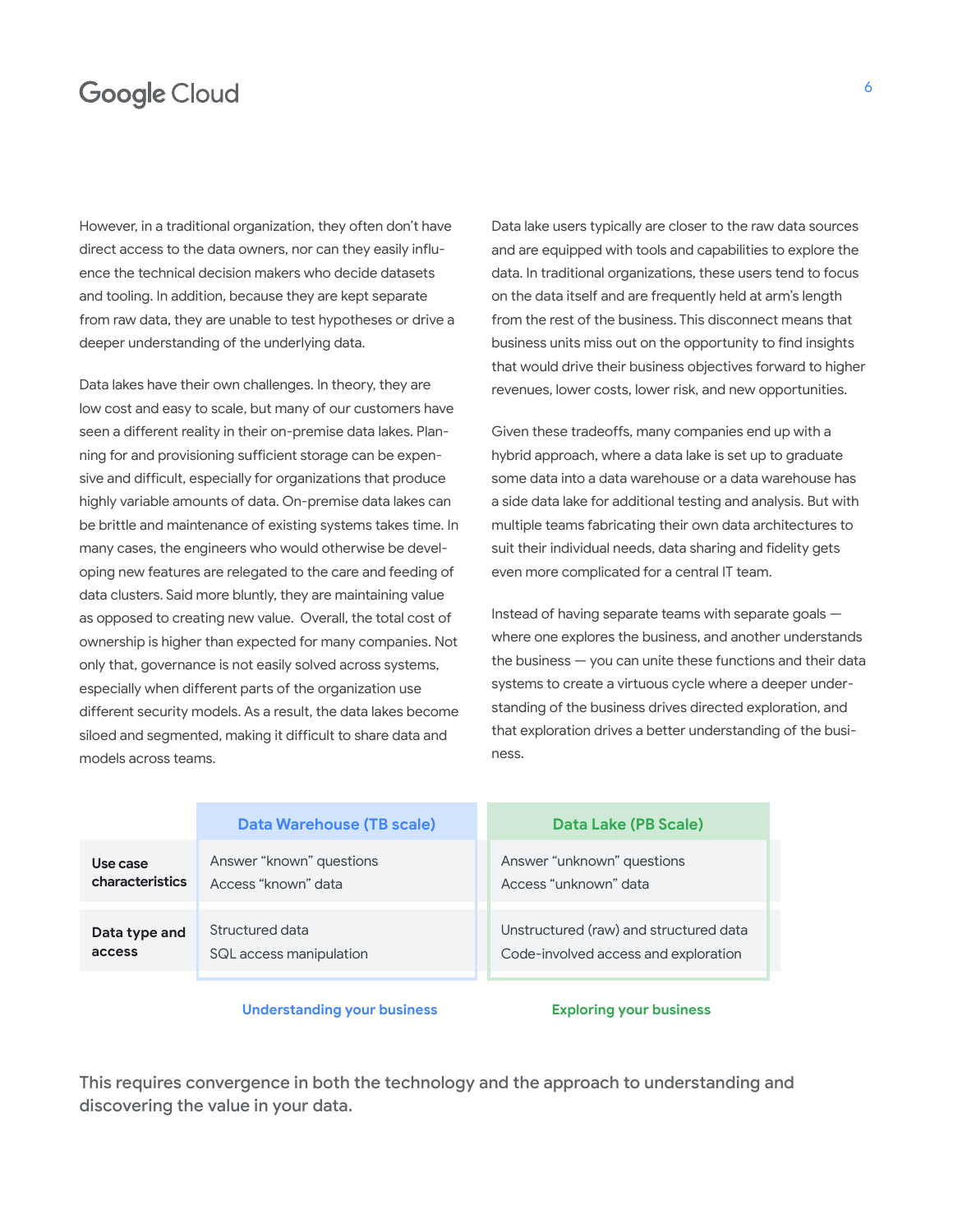## **Treat data warehouse storage like a data lake**

You can build a data warehouse or a data lake separately on Google Cloud Platform (GCP), but you don't have to pick one or the other. In many cases, the underlying products that our customers use are the same for both, and the only difference between their data lake and data warehouse implementation is the data access policy that is employed. In fact, the two terms are starting to converge into a more unified set of functionality, a modern analytics data platform. Let's look at how this works in GCP.



BigQuery Storage API provides the capability to use BigQuery Storage like Google Cloud Storage (GCS) for a number of other systems such as Dataflow and Dataproc. This allows breaking down the data warehouse storage wall and enables running high-performance dataframes on BigQuery. In other words, the BigQuery Storage API allows your BigQuery data warehouse to act like a data lake. So what are some of the practical uses for it? For one, we built a series of connectors - MapReduce, Hive, Spark, for example - so that you can run your Hadoop and Spark workloads directly on your data in BigQuery. You no longer need a data lake in addition to your data warehouse! Dataflow is incredibly powerful for batch and stream processing. Today, you can run Dataflow jobs on top of BigQuery data, enriching it with data from PubSub, Spanner or any other data source

BigQuery can independently scale both storage and compute, and each is serverless, allowing for limitless scaling to meet demand no matter the usage by different teams, tools and access patterns. All of the above applications can run without impacting the performance of any other jobs accessing BigQuery at the same time. In addition, the BigQuery Storage API provides a petabit level network, moving data between nodes to fulfill a query request effectively leading to a similar performance to an in-memory operation. It also allows federating with the popular Hadoop data formats such as Parquet & ORC directly as well as NoSQL and OLTP databases. You can go a step further with the capabilities that are provided by Dataflow SQL, which is embedded in BigQuery. This allows you to join the streams with BigQuery tables or data residing in files, effectively creating a lambda architecture, allowing you to ingest large amounts of batch and streaming data, while also providing a serving layer to respond to queries. BigQuery BI Engine and Materialized Views make it even easier to increase efficiency and performance in this multi-use architecture.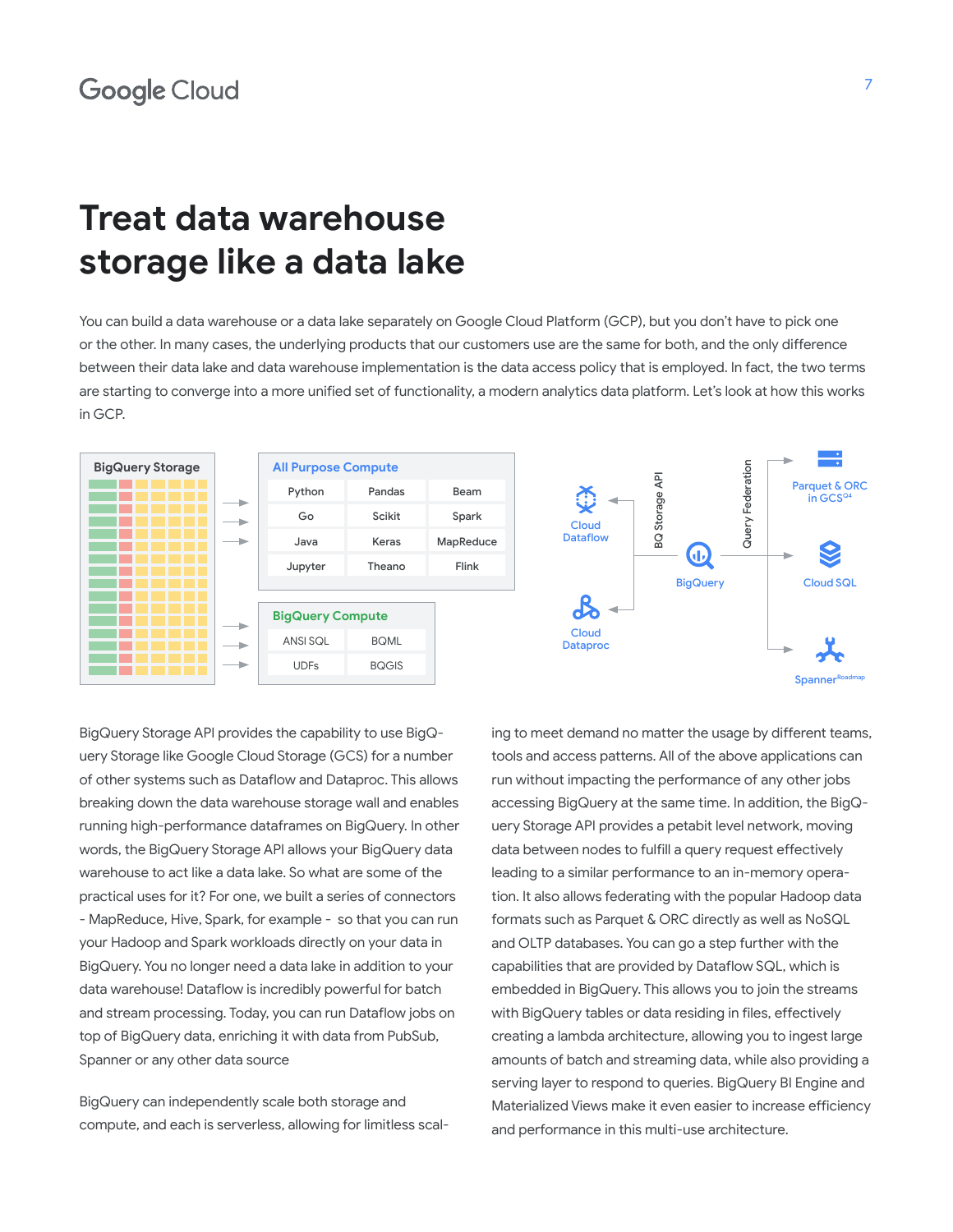## **Google's smart analytics platform powered by BigQuery**

Serverless data solutions are absolutely necessary to allow your organization to move beyond data silos and into the realm of insights and action. All of our core data analytics services are serverless and tightly integrated.



#### **All these services connect transparently to each other due to clear design and clean implementation.**

Change management is often one of the hardest aspects of incorporating any new technology into an organization. Google Cloud seeks to meet our customers where they are by providing familiar tools, platforms and integrations for developers and business users alike. Our mission is to accelerate your organization's ability to digitally transform and reimagine your business through data-powered innovation, together. Instead of creating vendor lock-in, Google Cloud provides companies with options for simple, streamlined integrations with on-premise environments, other Cloud offerings and even the Edge to form a truly hybrid Cloud:

- BigQuery Omni removes the need for data to be ported from one environment to another and instead takes the analytics to the data regardless of the environment.
- Apache Beam, the SDK leveraged on Cloud Dataflow, provides transferability and portability to runners like Apache Spark and Apache Flink.
- For organizations looking to run Apache Spark or Apache Hadoop, Google Cloud provides Dataproc.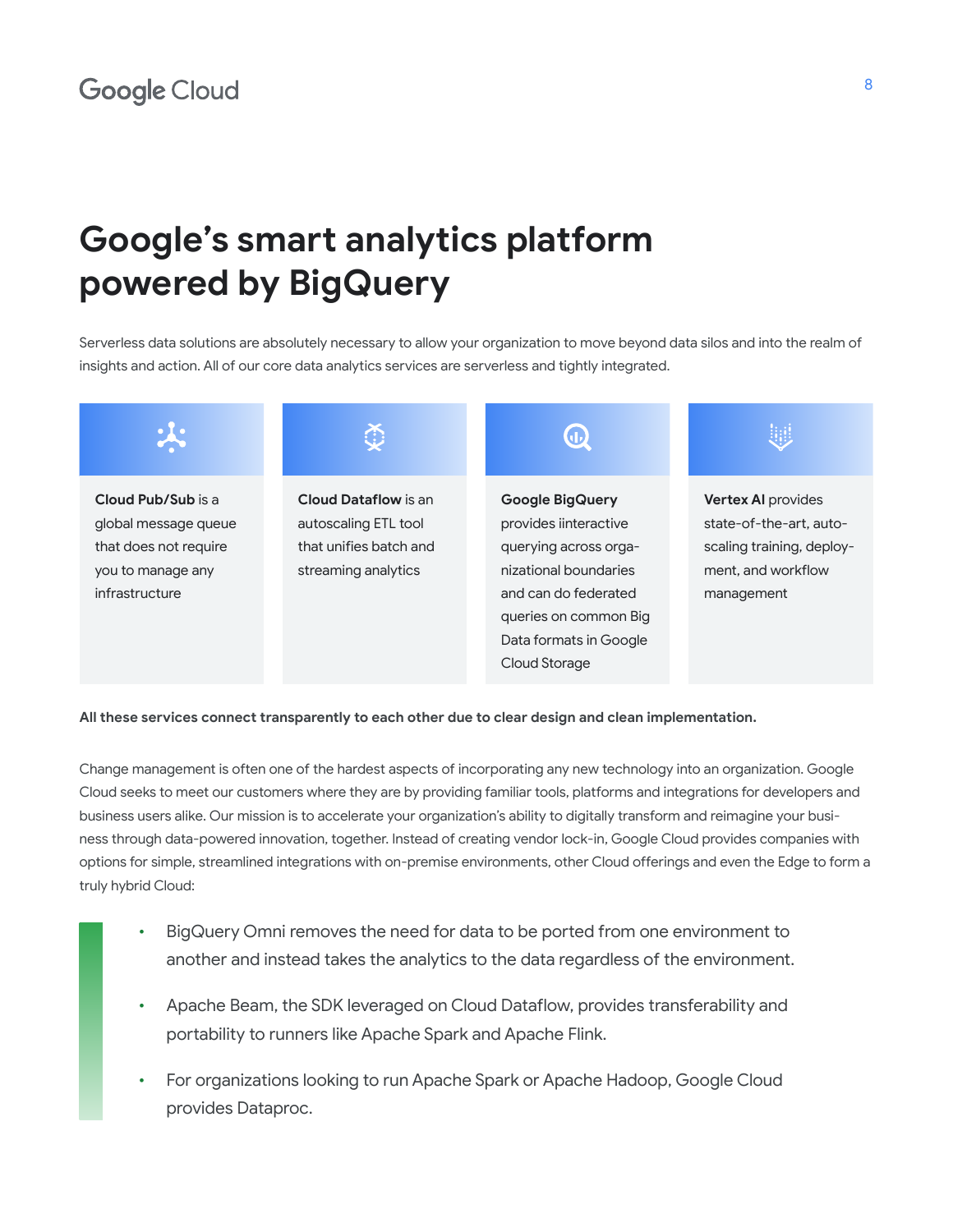Most data users care about what data they have, not which system it resides in. Having access to the data they need when they need it is the most important thing. So for the most part, the type of platform does not matter for users, so long as they are able to access fresh, usable data with familiar tools - whether they are exploring datasets, managing sources across data stores, running ad hoc queries or developing internal business intelligence tools for executive stakeholders.

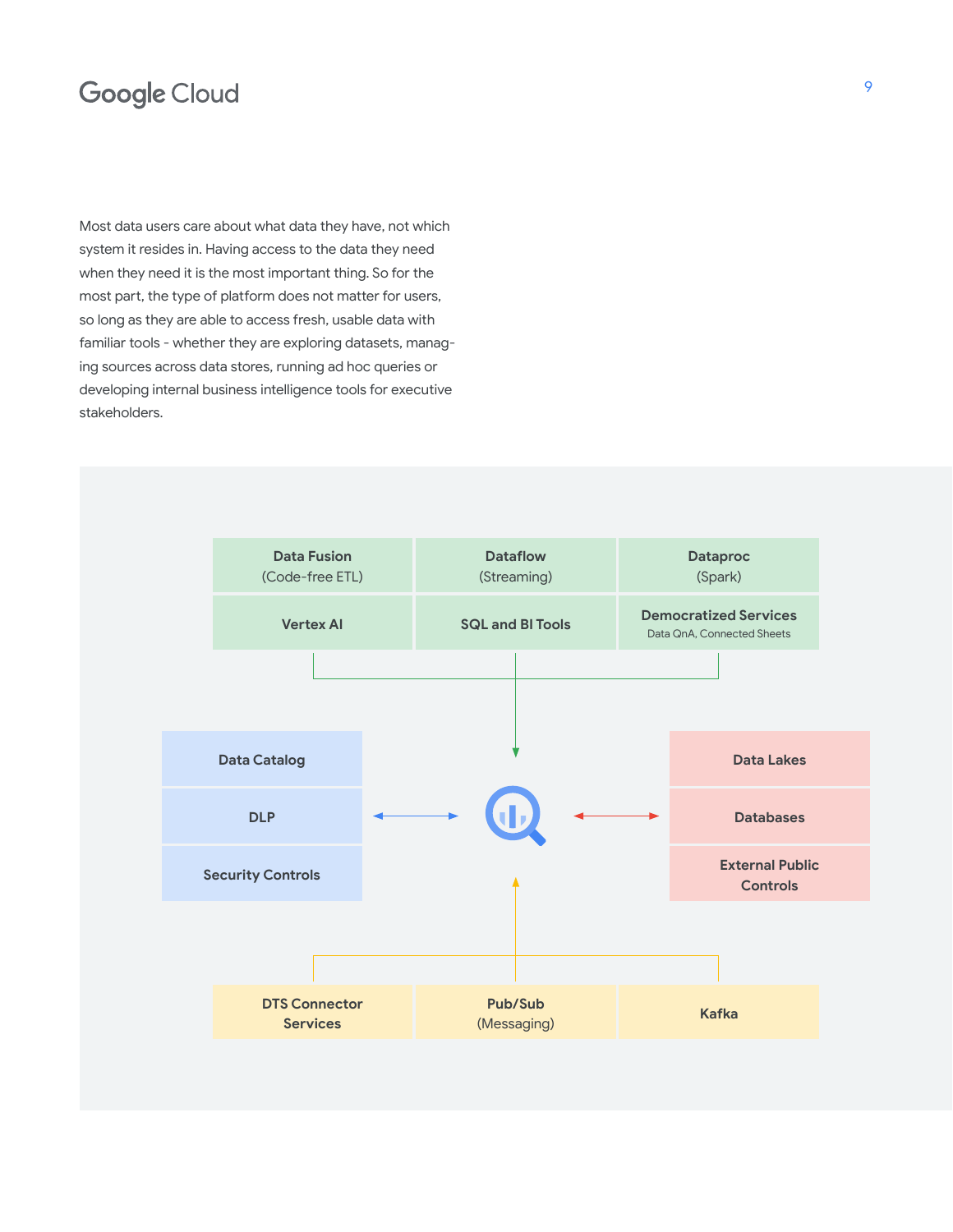## **Emerging Trends**

Continuing on this idea of the convergence of a data lake and a data warehouse into a unified analytics data platform, there are some additional data solutions that are gaining traction. We have been seeing a lot of concepts emerging around Lakehouse and Data Mesh, for example. You may have heard some of these terms before. Some are not new and have been around in different shapes and formats for years. However, they work very nicely within the Google Cloud environment. Let's take a closer look into what a Data Mesh and a Lakehouse would look like in Google Cloud and what they mean for data sharing within an organization.

Lakehouse and Data Mesh are not mutually exclusive, but they help solve different challenges within an organization. But one favors enabling data, while the other enables teams. Data Mesh empowers people to avoid being bottlenecked by one team, and therefore enables the entire data stack. It breaks silos into smaller organizational units in an architecture that provides access to data in a federated manner. Lakehouse brings the data warehouse and data lake together, allowing different types and higher volumes of data. This effectively leads to schema-on-read instead of schema-on-write, a feature of data lakes that was thought to close some of the performance gaps in enterprise data warehouses. As an added benefit, this architecture also borrows more rigorous data governance, something that data lakes typically lack.

#### **Data Lakehouse Data Mesh**

- Removes the overhead of Data Lakes and Data **Warehouses**
- Data warehouse gets the capabilities of a data lake
- Data Lake gets the capabilities of the Data **Warehouses**
- **• Benefits:** 
	- Multimodal data access with higher volumes of data
	- Schema on read
	- The governance that Data Lakes lack but DWHs provide
	- Enables unified access to batch and realtime data

- Removes the organizational barriers becoming the bottleneck
	- Federates data ownership
	- Focuses on data as product
	- Allows for the creation of agile teams and shorter time to insights
- Teams own their data & technology
	- Provides API / access to other teams
	- Decentralized raw and processed data
- **• Benefits:**
	- Well defined, governed and secure
	- Ability to leverage several domains with no data movement
	- Leverages DataOps methodologies (builds on lessons learned in DevOps)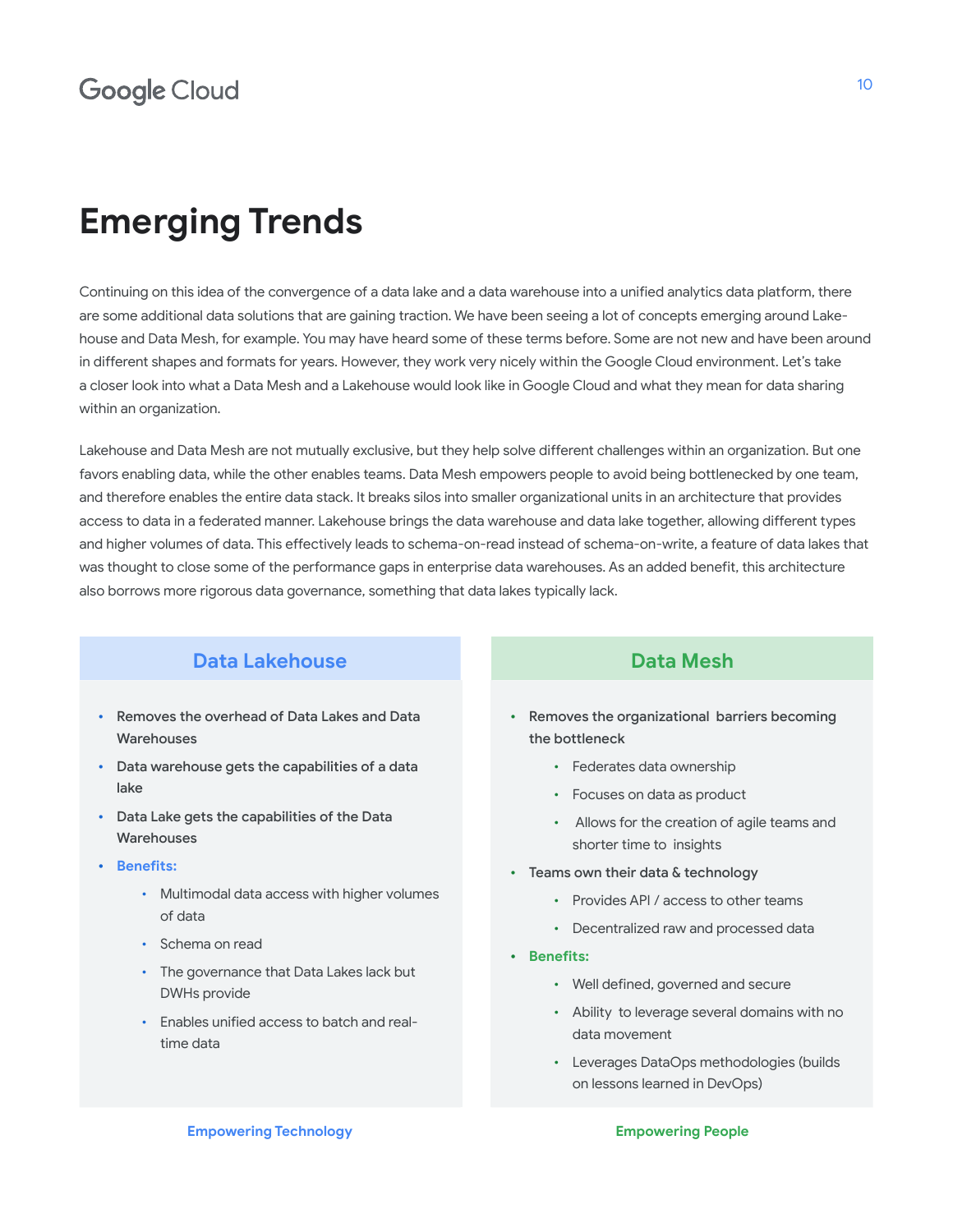#### Lakehouse

As mentioned above, BigQuery's Storage API lets you treat your data warehouse like a data lake. Spark jobs running on Dataproc or similar Hadoop environments can use the data stored on BigQuery rather than requiring a separate storage medium by taking storage out of the data warehouse.

The sheer compute power that is decoupled from storage within BigQuery enables SQL-based transformation and utilizes views across different layers of these transformations. This then leads to an ELT-type approach and enables a more agile data processing platform. Leveraging ELT over ETL, BigQuery enables SQL-based transformations to be stored as logical views. While dumping all of the raw data into data warehouse storage may be expensive with a traditional data warehouse, there is no premium charge for BigQuery storage. Its cost is fairly comparable to blob storage in GCS.



When performing ETL, the transformations are taking place outside of BigQuery, potentially in a tool that does not scale as well. It might end up transforming the data line-by-line rather than parallelizing the queries. There may be instances where Spark or other ETL processes are already codified and changing them for the sake of new technology might not make sense. If, however, there are transformations that can be written in SQL, BigQuery is likely a great place to do them.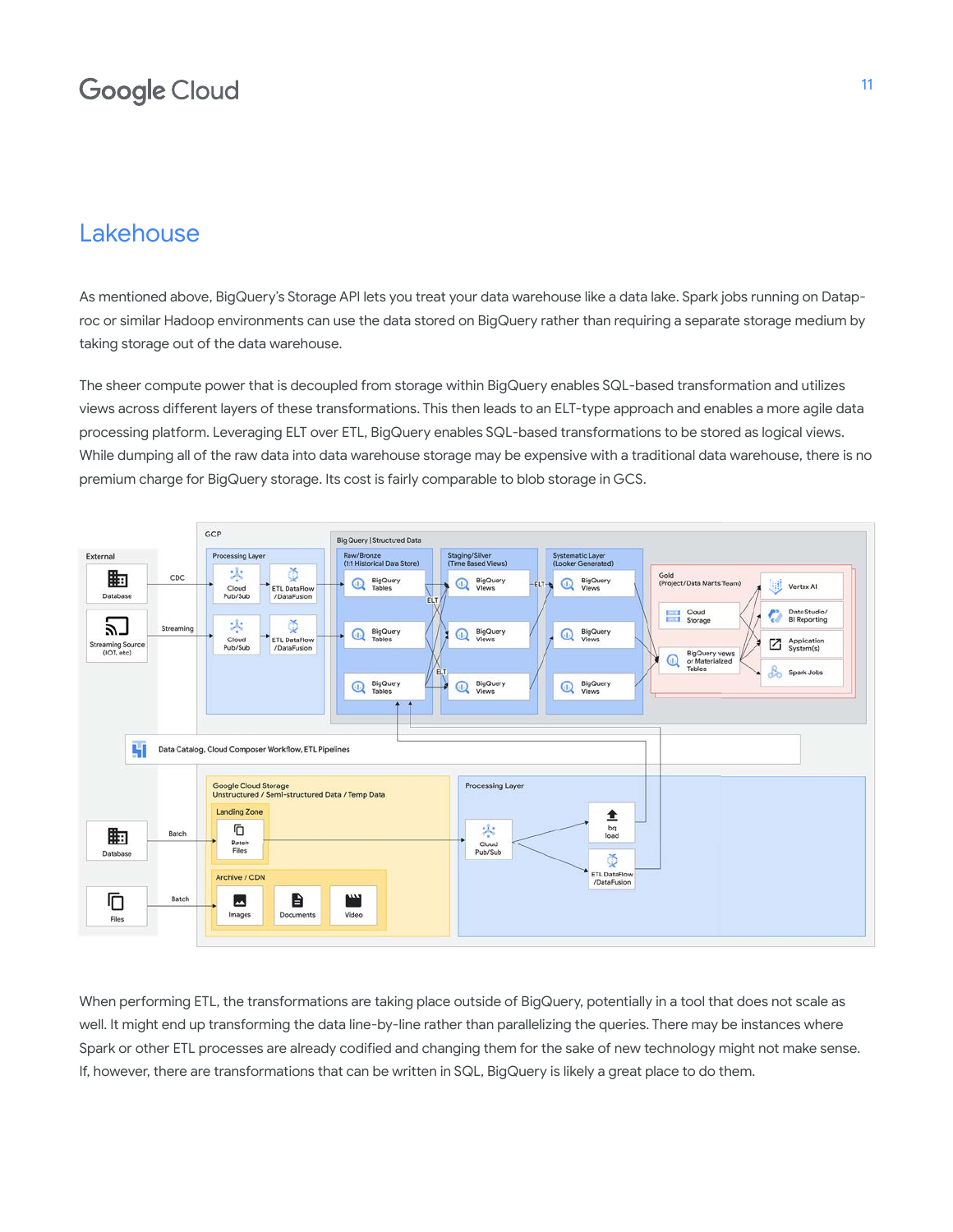In addition, this architecture is supported by all the GCP components like Composer, Data Catalog or Data Fusion. It provides an end-to-end layer for different user personas. Another important aspect of reducing operational overhead can be done by leveraging the capabilities of the underlying infrastructure. Consider Dataflow and BigQuery, all run on containers and let us manage the uptime and the mechanics behind the scenes. Once this is extended to third-party and partner tools, and when they start exploiting similar capabilities such as Kubernetes, then it becomes much simpler to manage and portable. In turn, this reduces resource and operational overheads. Furthermore, this can be complemented by better observability by exploiting monitoring dashboards with Cloud Composer to lead for operational excellence.

Not only can you build a data lake by bringing together data stored in GCS and BigQuery, without any data movement or duplication, but we are offering additional administrative functionality to manage your data sources. Dataplex enables a Lakehouse by offering a centralized management layer to coordinate data in GCS and BigQuery. Doing this enables you to organize your data based on your business needs, so you are no longer restricted by how or where that data is stored.



Dataplex is an intelligent data fabric that enables you to keep your data distributed for the right price/performance while making this data securely accessible to all your analytics tools. It provides metadata-led data management with built-in data quality and governance so you spend less time wrestling with infrastructure boundaries and inefficiencies, trust the data you have and spend more time deriving value out of this data. Additionally, it provides an integrated analytics experience, bringing the best of GCP and open-source together, to enable you to rapidly curate, secure, integrate and analyze their data at scale. Finally, you can build an analytics strategy that augments existing architecture and meets your financial governance goals.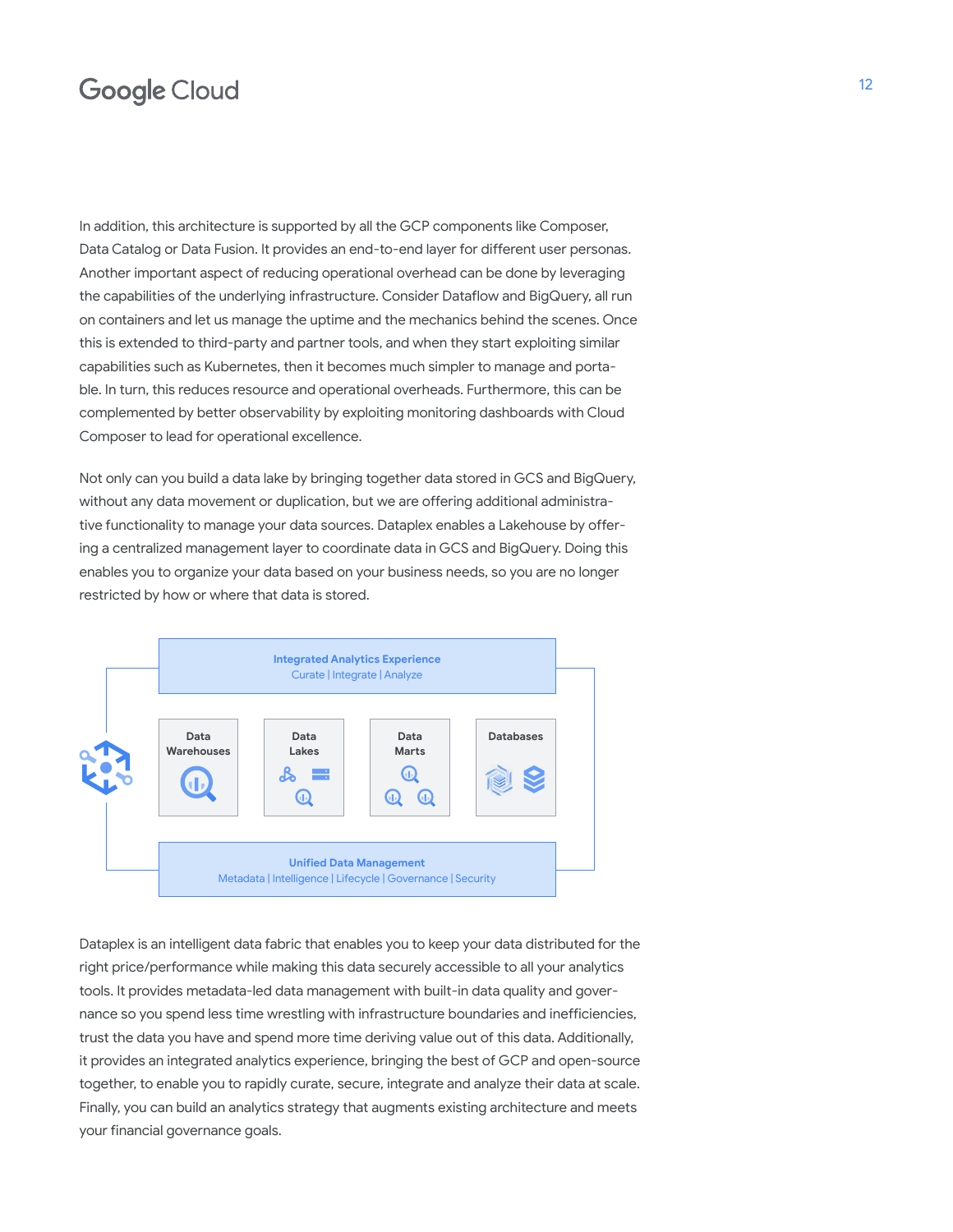#### Data Mesh

Data Mesh is built on a long history of innovation from across data warehouses and data lakes, combined with the unparalleled scalability performance pay models, APIs, DevOps and close integration of Google Cloud products.

With this approach, you can effectively create an on-demand data solution. A Data Mesh decentralizes data ownership among domain data owners, each of whom are held accountable for providing their data as a product in a standard way. A Data Mesh also facilitates communication between different parts of the organization to distribute datasets across different locations.

In a Data Mesh, the responsibility for generating value from data is federated to the people who understand it best; in

other words, the people who created the data or brought it into the organization must also be responsible for creating consumable data assets as products from the data they create.

In many organizations, establishing a "single source of truth" or "authoritative data source" is challenging due to the repeated extraction and transformation of data across the organization without clear ownership responsibilities over the newly-created data. In the Data Mesh, the authoritative data source is the Data Product published by the source domain, with a clearly assigned Data Owner and Steward who is responsible for that data.

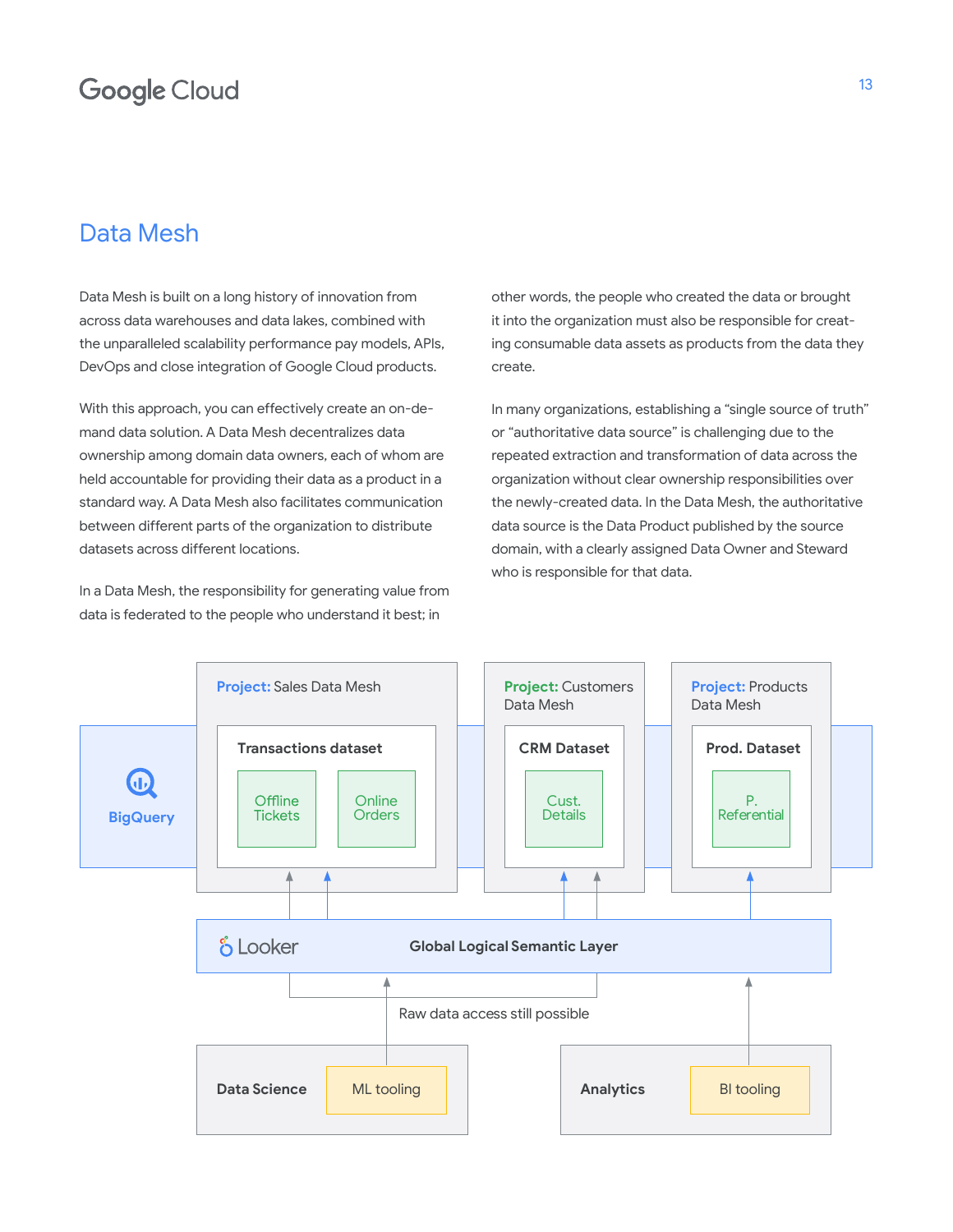In summary, the Data Mesh promises a domain-oriented, decentralized data ownership and architecture. This is enabled by having federated computation and access layers just like we provide in GCP. Furthermore, if your organization is looking to get more functionality, you can use something like Looker, which can provide a unified layer to model and access the data. Looker's platform offers a single pane UI to access the truest, most up-to-date version of your company's data and business definitions. With this unified view into the business, you can choose or design data experiences that assure people and systems get data delivered to them in a way that makes the most sense for their needs. It fits in perfectly as it allows data scientists, analysts and even business users to access their data with a single semantic model. Data scientists are still accessing the raw data, but without the data movement and duplication.

We're building additional functionality on top of our workhorse products like BigQuery, to make the creation and management of datasets easier. Analytics Hub provides the ability to create private data exchanges, in which exchange administrators (a.k.a. data curators) give permissions to publish and subscribe to data in the exchange to specific individuals or groups both inside the company and externally to business partners or buyers.



Publish, discover and subscribe to shared assets, including open source formats, powered by the scalability of BigQuery. Publishers can view aggregated usage metrics. Data providers can reach enterprise BigQuery customers with data, insights, ML models or visualizations and leverage Cloud marketplace to monetize their apps, insights or models. This is also similar to how BigQuery public datasets are managed through a Google-managed exchange. Drive innovation with access to unique Google datasets, commercial/industry datasets, public datasets or curated data exchanges from your organization or partner ecosystem.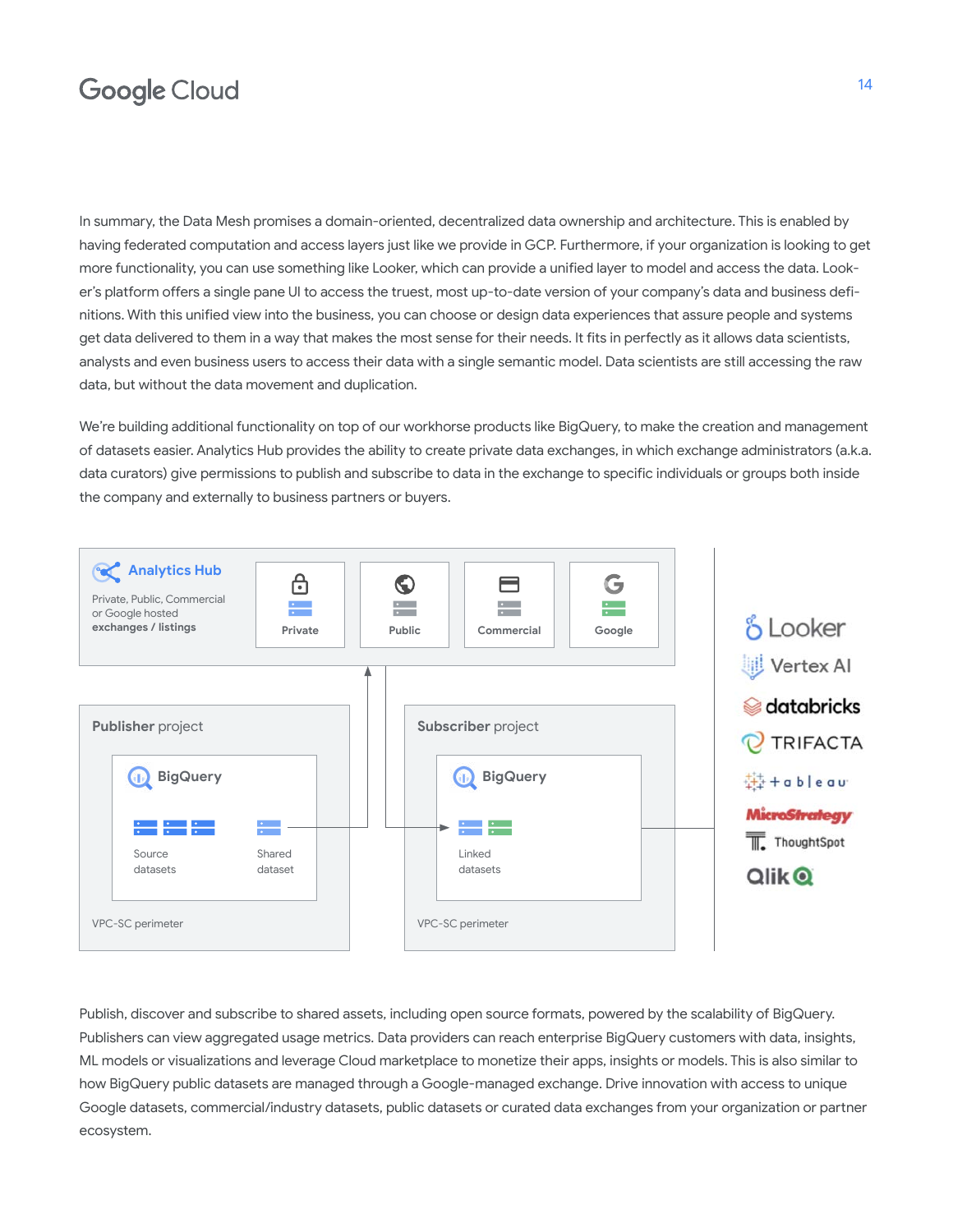## **Dealing with the Legacy**

While it sounds great to build a brand new data platform from the ground up, we understand that not every company is going to be in a position to do that. Most are dealing with existing legacy systems that they need to migrate, port, or patch until they can be replaced. We have worked with customers at every stage of their data platform journey and we have solutions to meet your situation.

There are typically three categories of migration that we see among customers: Lift and Replatform, Lift and Rehome and full Modernization. For most businesses, we suggest starting with the Lift and Replatform, as it offers a high-impact migration with as little disruption and risk as possible. With this strategy, you migrate your data into BigQuery or

Dataproc from your legacy data warehouses and Hadoop clusters. Once data is moved, you can then optimize your data pipelines and queries for performance. With a Lift and Re-platform migration strategy, you can do this in phases, based on the complexity of your workloads. We recommend this approach for large enterprise customers with centralized IT and multiple business units, given their complexity.

The second migration strategy we see most often is a full modernization as the first step. This provides a clean break from the past because you are going full in with a Cloud-native approach. It is built native on GCP, but because you are changing everything in one go, migration can be slower if you have multiple, large legacy environments.

#### **Lift & Rehome**

- **• Conservative** approach
- Fast migration from existing services such as TD Vantage, Databricks on to GCP
- No modernization or improving existing solutions apart from running them over GCP as a tactical intermediate decision

**Lift & Replatform**

ᢒ᠋ᢅᢅᢅᢅᠯᠯᢛ

- Optimal phased approach, low disruption, low risk and high impact
- Migrate data into BQ from legacy EDW
- Migrate data into Dataproc from on-premise Hadoop cluster
- Optiize queries and data pipelines for performance
- Up to **57% lower TCO than on-prem**

#### **Modernize**

- All in on cloud-native, clean break from the past
- Built natively on GCP
- Can be slower as it requires rewriting jobs
- Greatest development velocity and agility
- 60-88% lower TCO than on-prem, plus value from Google **AI on unstructured data**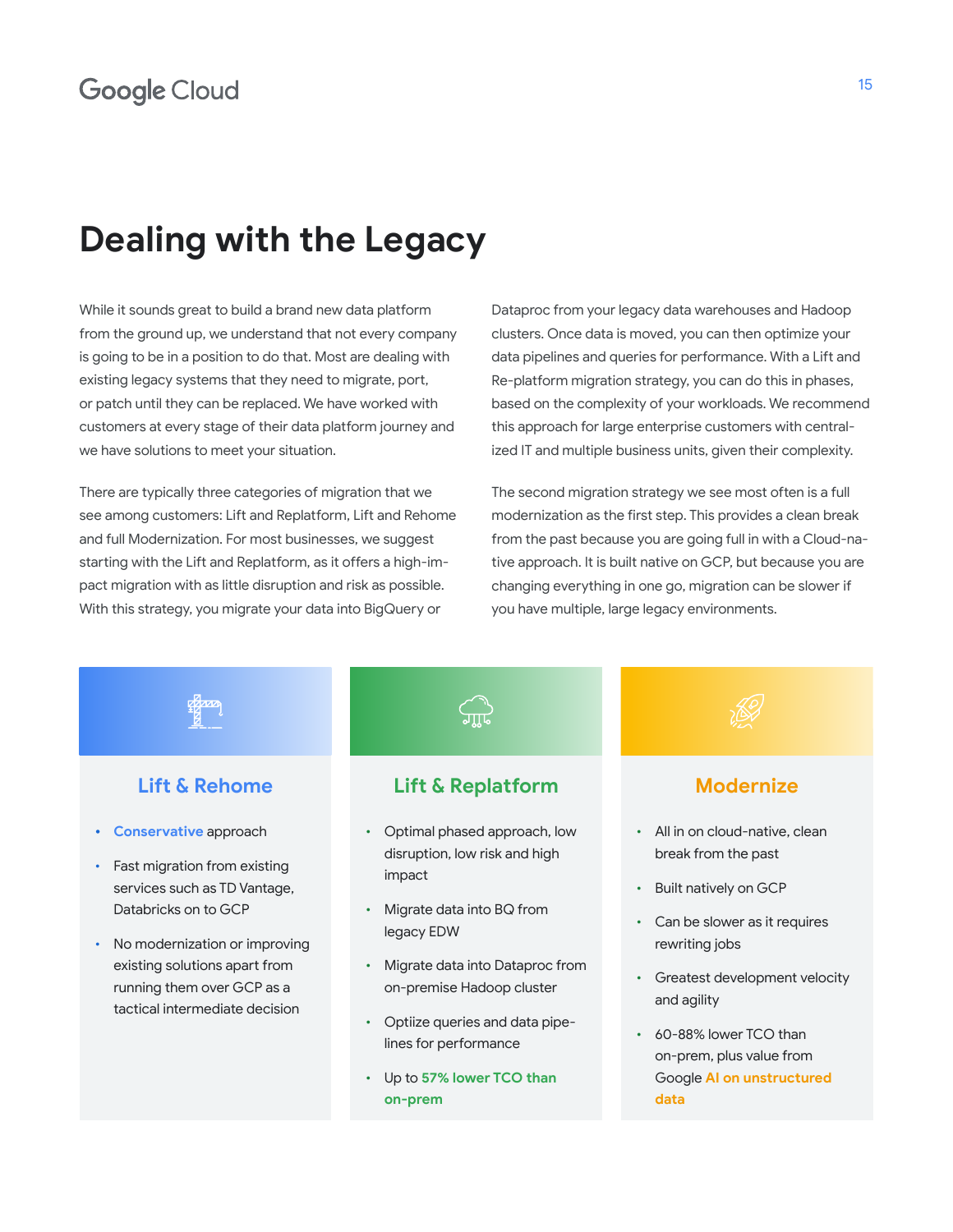A clean legacy break requires rewriting jobs and changing different applications. However, it provides higher velocity and agility as well and the lowest total cost of ownership in the long run compared to the other approaches. This is because of two main reasons: your applications are already optimized and don't need to be retrofitted, and once you migrate your data sources, you don't have to manage two environments at the same time. This approach is best suited for digital natives or engineering-driven organizations with few legacy environments.

Lastly, the most conservative approach is a Lift and Rehome, which we recommend as a short-term tactical solution to

move your data estate onto Cloud. You can lift and rehome your existing platforms and carry on using them as before but in the GCP environment. This is applicable for environments such as Teradata and Databricks for example, to reduce the initial risk and allow applications to run. However, this brings the existing siloed environment to the Cloud rather than transforming it, so you won't benefit from the performance of a platform built natively on GCP. However, we can help you with a full migration into Google Cloud native products, so you can take advantage of interoperability and create a fully modern analytics data platform on Google Cloud.

## **Tactical or strategic?**

We think the key differentiators of an analytics data platform built on GCP are that it is open, intelligent, flexible and tightly integrated. There are a lot of solutions in the market that provide tactical solutions that may feel comfortable and familiar. However, these generally provide a short-term solution and just compound organization and technical issues over time.

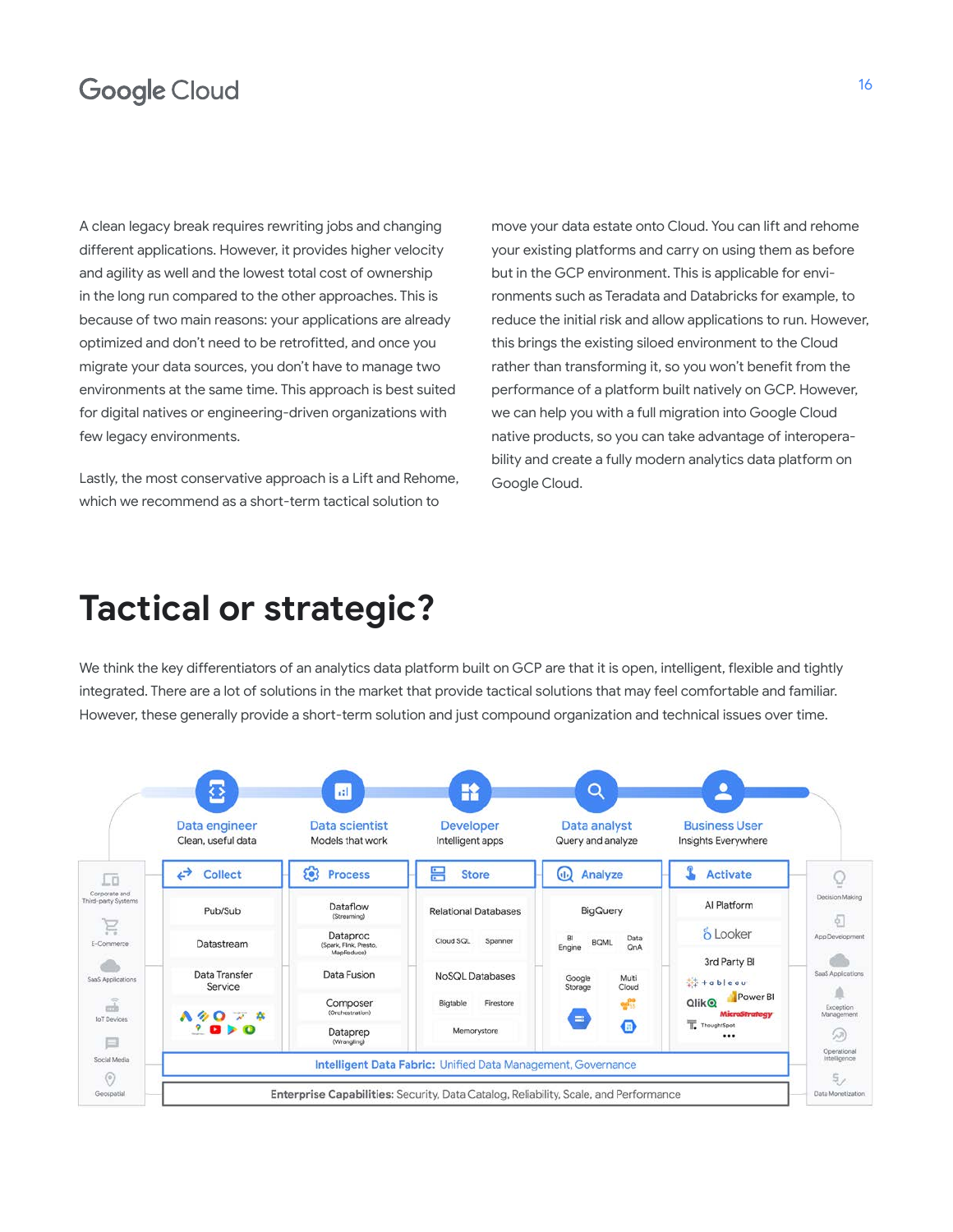Google Cloud significantly simplifies data analytics. You can unlock the potential hidden in your data with a cloud-native, serverless approach that decouples storage from compute and lets you analyze gigabytes to petabytes of data in minutes. This allows you to remove the traditional constraints of scale, performance and cost to ask any question of data and solve business problems. As a result, it becomes easier to operationalize insights across the enterprise with a single, trusted data fabric.

#### What are the benefits?

- $\rightarrow$  Keeps your focus purely on analytics instead of infrastructure
- $\rightarrow$  Solves for every stage of the data analytics lifecycle, from ingestion to transformation and analysis, to business intelligence and more
- $\rightarrow$  Creates a solid data foundation on which to operationalize machine learning
- Enables ability to leverage the best open source technologies for your organization  $\rightarrow$
- $\rightarrow$  Scales to meet the needs of your enterprise, particularly as you increase your use of data in driving your business and through your digital transformation

A modern, unified analytics data platform built on GCP gives you the best capabilities of a data lake and a data warehouse, but with closer integration into the AI platform. You can automatically process real-time data from billions of streaming events and serve insights in up to milliseconds to respond to changing customer needs. Our industry-leading AI services can optimize your organizational decision making and customer experiences, helping you to close the gap between descriptive and prescriptive analytics without having to staff up a new team. You can augment your existing skills to scale the impact of AI with automated, built-in intelligence.